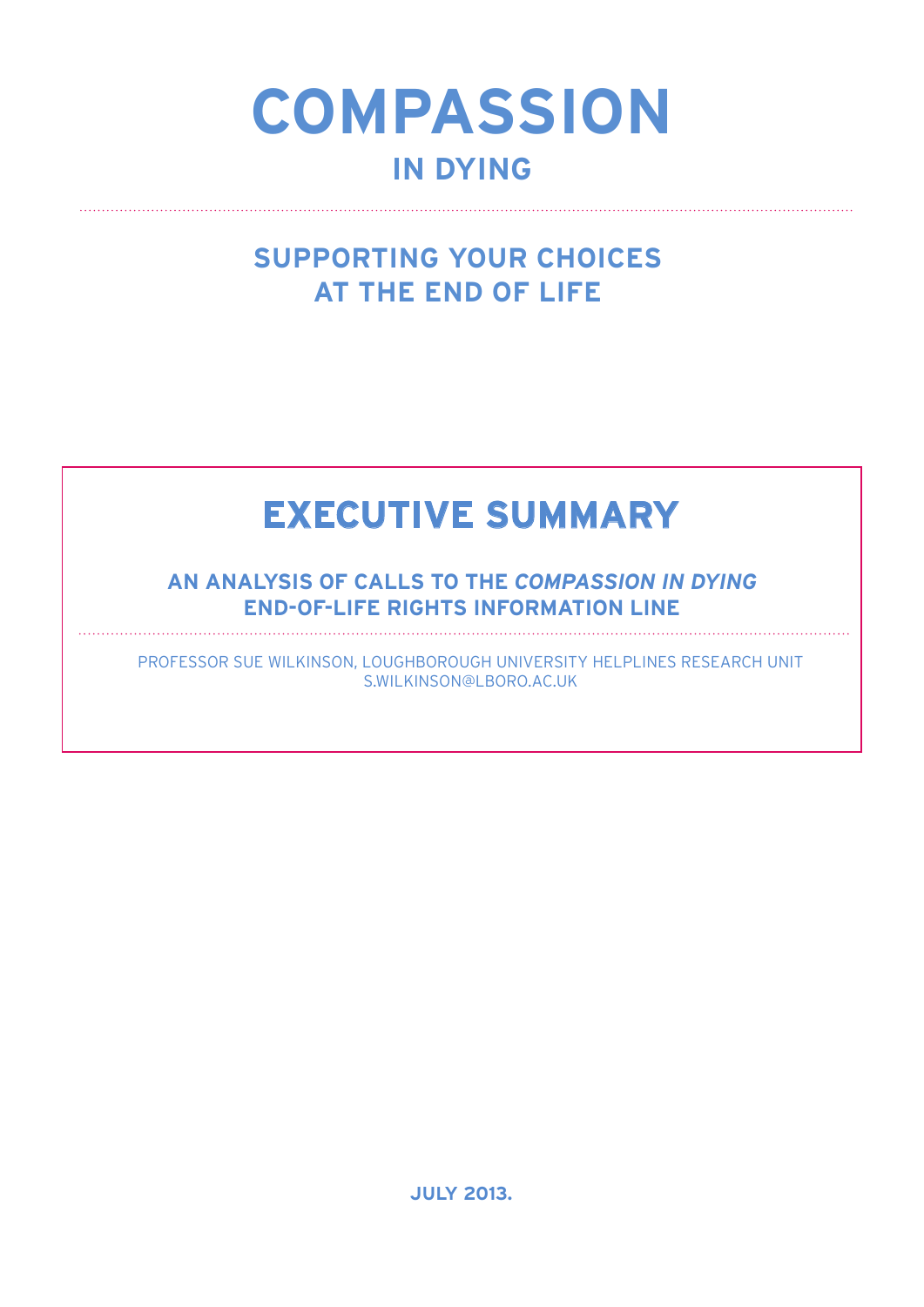#### **THE STUDY:**

#### **\* Research question:**

*"Why do people call the Compassion in Dying End-of-Life Rights Information Line, and what issues do they raise?"*

**Based on detailed analysis of 200+ calls to the End-of-Life Rights Information Line, recorded over a six-month period.** 

#### **THE FINDINGS:**

#### **Most calls are to request an Advance Decision Information Pack, but also typically involve further discussion of end-of-life issues.**

#### **\* This further discussion focuses on:**

- Why callers want to write an Advance Decision
- What they hope to achieve by doing so
- • What barriers they face

#### **\* Callers want to write an Advance Decision because of:**

• family experiences

#### *"I've got an aunt who's completely demented. She doesn't know who she is or where she is, and I just don't want to do all that. I can't see any point…"*

- media coverage
- • health concerns

#### *"I'm anxious that should I have stroke, or anything like that, I don't want to be revived. …I've had one small stroke, a mini stroke"*

• advancing age

#### **\* By writing an Advance Decision, they hope:**

- to be prepared for the future
- to ensure quality of life

#### *"I have secondary progressive multiple sclerosis, and basically don't believe in quantity of life over quality of life"*

• to die with dignity

#### *"I would prefer to go with dignity than to soldier on for what might be several years"*

• to protect their loved ones

#### *"I just want to make it as easy as I can for them…"*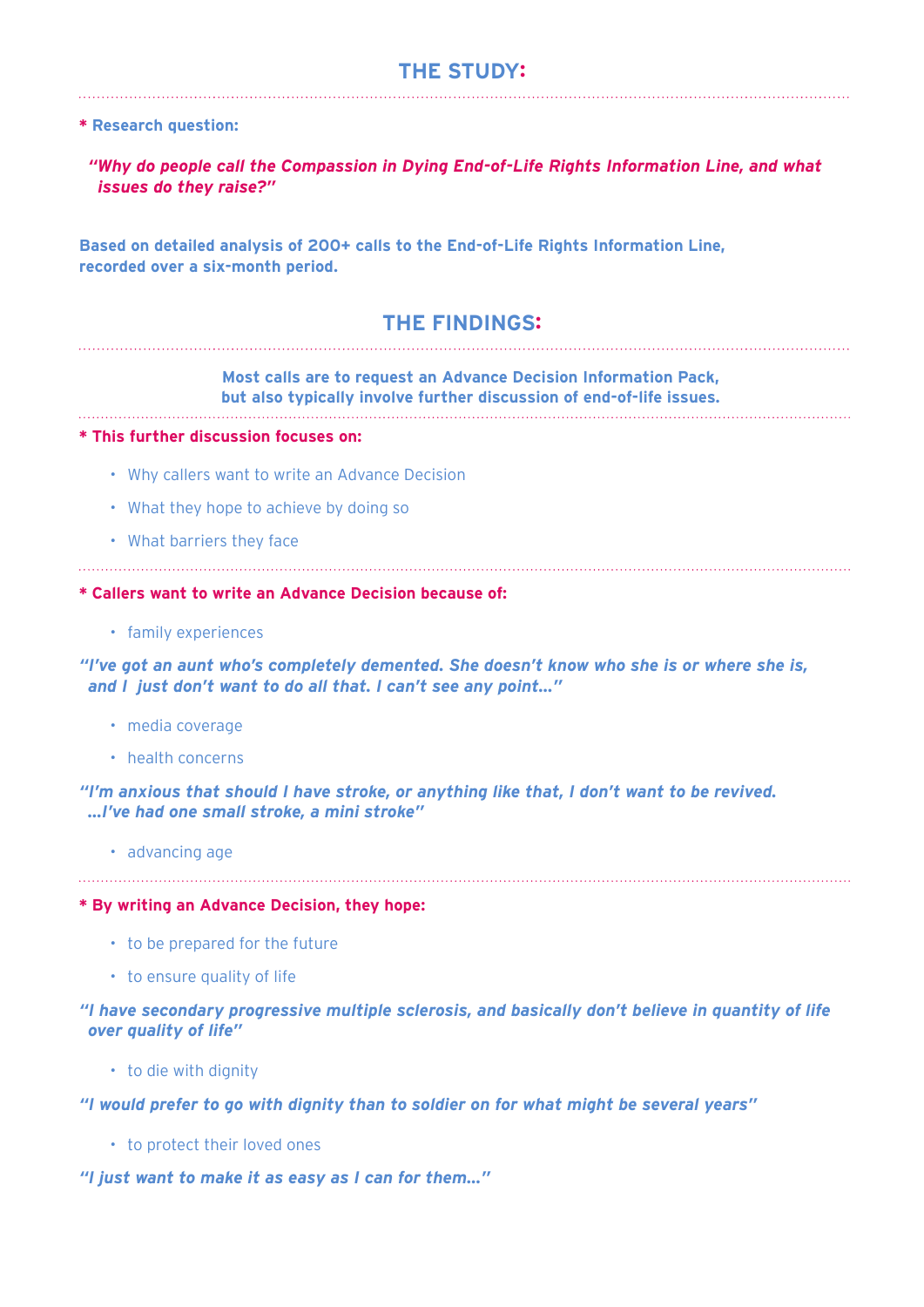**\* Key barriers to writing an Advance Decision are:** 

- not understanding legal issues
- • problems with professionals

#### *"Unfortunately, when I saw my GP to make an Advance Decision … he didn't want to be bothered, to be honest"*

• concerns about effectiveness

#### *"Just say, hypothetically, I'm in the town and I have a stroke, right? I get picked up by the ambulance. How do they know not to resuscitate me?"*

• translating their wishes into a formal document

*"I know what I want, went through the wording round in my mind, but it's putting it into a coherent form, you know, on the form …"*

#### **RECOMMENDATIONS:**

#### **\* (1) Outreach:**

Further educate and inform people about Advance Decisions, especially their legal aspects; and provide help with completing them – through public engagement and community outreach programmes

#### **\* (2) Professional education:**

Consider ways in which GPs – and other healthcare professionals – could be made more aware of, and knowledgeable about, Advance Decisions; and encouraged to support their patients in writing them

#### **\* (3) Recording systems:**

Encourage development of effective recording systems for Advance Decisions – ideally a centralized registry

#### **\* (4) Monitor and evaluate change:**

Conduct a follow-up study of the End-of-Life Rights Information Line, to monitor the impact of external and internal change. to assess the impact of changes to institutional practices, documentation, and call-taker training.